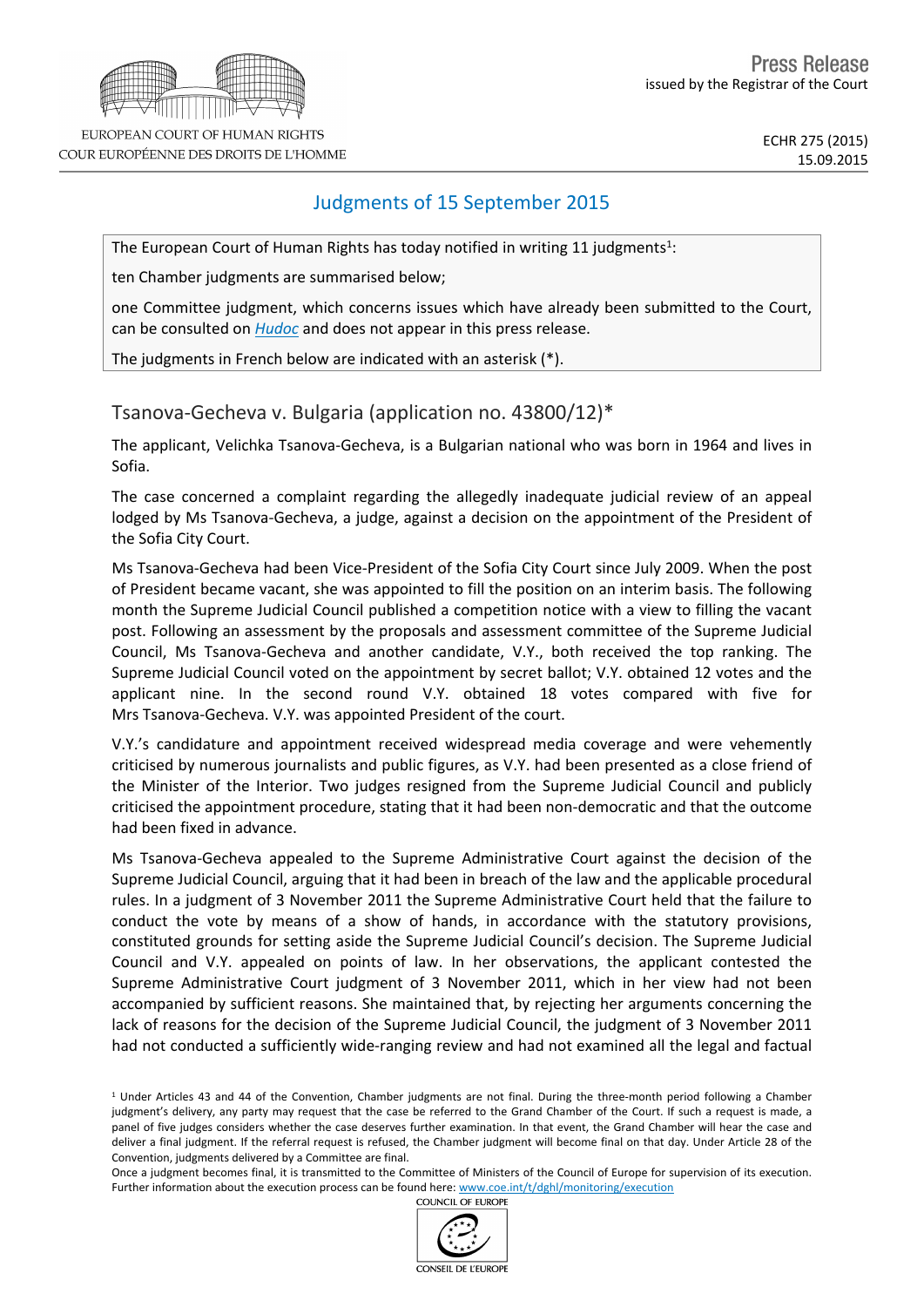issues that were decisive for the outcome of the case. The Supreme Administrative Court, sitting as a bench of five judges, delivered its judgment on 12 January 2012. It held that the vote by secret ballot conducted by the Supreme Judicial Council had been lawful. The latter's decision had thus been valid and the judgment of 3 November 2011 setting it aside had erred in its application of the law. The Supreme Administrative Court further held that it was unnecessary to rule on the arguments raised by Ms Tsanova-Gecheva, since the judgment complained of had been in her favour. On the merits, it dismissed her appeal against the decision of the Supreme Judicial Council.

Relying on Article 6 § 1 (right to a fair hearing) of the European Convention on Human Rights, Ms Tsanova-Gecheva alleged that the scope of the judicial review conducted by the Supreme Administrative Court had been inadequate.

#### **No violation of Article 6**

## Lari v. the Republic of Moldova (no. 37847/13)

The applicant, Ana Lari, is a Moldovan national who was born in 1961 and lives in Chişinău.

The case concerned Ms Lari's complaint about the investigation into the death of her 17-year-old daughter.

Ms Lari's daughter was found dead in the office of a gas company on 13 June 1999 after having gone to a party and stayed out all night. The following day a forensic report was issued which found that she had died from an overdose of sedatives, having sustained injuries just beforehand – possibly from sexual intercourse. A criminal investigation was formally instituted at the end of October 1999 and six witnesses were subsequently heard. All six – some of whom had been to the party as well as a security officer at the gas company who had called the emergency services – denied having had sexual intercourse with Ms Lari's daughter. The investigation was closed two months later, the prosecuting authorities finding that Ms Lari's daughter must have been worried that she had not told her parents that she was going to stay out all night and took sedatives so that she would be hospitalised and avoid punishment. The proceedings were reopened in 2005, suspended in 2008, resumed for one month in 2012 and then suspended again; they are currently still pending.

Relying on Article 2 (right to life) of the European Convention, Ms Lari alleged that the investigation into her daughter's death had been superficial with no real attempt to establish what had really happened or to keep her informed of the investigation's progress.

#### **Violation of Article 2** (investigation)

**Just satisfaction**: 12,000 euros (EUR) (non-pecuniary damage) and EUR 2,100 (costs and expenses)

## Shishanov v. the Republic of Moldova (no. 11353/06)\*

The applicant, Valeriy Shishanov, is a Russian national who was born in 1952. He is currently in detention in the Russian Federation.

The case concerned his allegations of inadequate conditions of detention and the censoring of his correspondence in prison.

In 1992 Mr Shishanov had a leg amputated and was fitted with a prosthesis. In 1996 he was arrested and taken into police custody by the Moldovan authorities and was subsequently placed in pre-trial detention. In May 1997 he was sentenced to 25 years' imprisonment for escaping from detention, procuring and possessing ammunition and explosives, theft of ammunition and explosives, bribery with threats of death and kidnapping, and attempted murder. He was detained in Soroco Prison no. 6, Cahul Prison no. 5 and Taraclia Prison no. 1 in the Republic of Moldova. In October 2010, while he was being detained in Bender Prison no. 12, he wrote to the European Court of Human Rights. His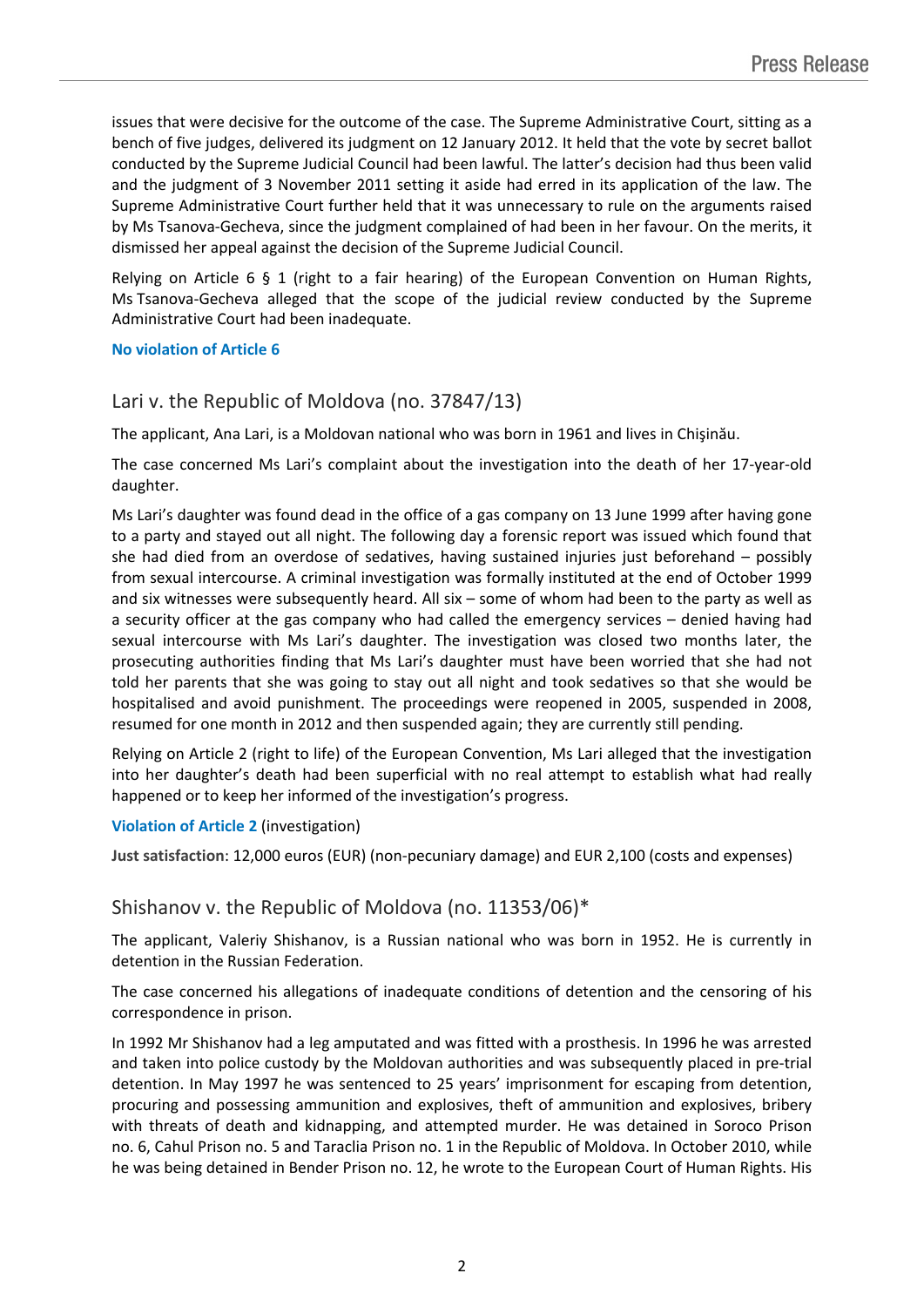letter was returned after being sent to the wrong address. In February 2014 Mr Shishanov was transferred to a prison in the Russian Federation.

Relying on Article 3 (prohibition of inhuman or degrading treatment), Mr Shishanov complained of his conditions of detention in the prisons in the Republic of Moldova. Under Article 8 (right to respect for private and family life, home and correspondence), he complained of the censoring of his correspondence by the authorities in some of those prisons.

#### **Violation of Article 3 Violation of Article 8**

**Just satisfaction**: EUR 10,000 (non-pecuniary damage)

## Milka v. Poland (no. 14322/12)

The applicant, Sławomir Milka, is a Polish national who was born in 1957 and is detained in Dąbrowa Górnicza (Poland).

The case concerned Mr Milka's disciplinary punishments for refusing to be strip-searched in prison.

Mr Milka was detained on remand in 2007 and 2008 and, subsequently convicted, served his sentence in various Polish detention centres and prisons. His first disciplinary punishment was a reprimand in October 2011 for refusing to undress when being transported from prison, then he was banned from receiving food parcels for two months in May 2012 when he refused to undergo a body search and finally he was placed in solitary confinement on two occasions in June and July 2012 for refusing on three further occasions to be body searched. The domestic courts dismissed Mr Milka's appeals – without examining the actual reasons for the disciplinary measures – on the ground that he had refused to undergo the body searches and that this constituted a disciplinary offence.

Mr Milka alleged that the disciplinary punishments imposed on him for refusing body searches had amounted to inhuman and degrading treatment. The Court examined the case under Article 8 (right to respect for private and family life) of the Convention in particular.

#### **Violation of Article 8**

**Just satisfaction**: EUR 2,500 (non-pecuniary damage)

### Mogielnicki v. Poland (no. 42689/09)\*

The applicant, Jerzy Mogielnicki, is a Polish national who was born in 1951 and lives in Łanięta (Poland).

The case concerned the fee Mr Mogielnicki had been required to pay, and which he considered excessive, in order to lodge a cassation appeal in civil proceedings, and his alleged inability to pay the sum in question.

In February 2006 Mr Mogielnicki, a former manager of a large pharmaceutical company, brought proceedings for compensation against the company, complaining of the latter's refusal to allow him to buy shares. The Regional Court dismissed the case on the grounds that Mr Mogielnicki's supposed claim and the damage he alleged had not been established. He appealed unsuccessfully and went on to lodge a cassation appeal. He requested exemption from payment of the fee relating to his cassation appeal. The Court of Appeal refused the request on the ground that it was not justified by his financial situation. Mr Mogielnicki lodged two further requests for exemption, which were declared inadmissible.

Relying on Article 6 § 1 (right of access to a court), Mr Mogielnicki complained of the domestic courts' refusal to exempt him from payment of the fee for lodging his cassation appeal.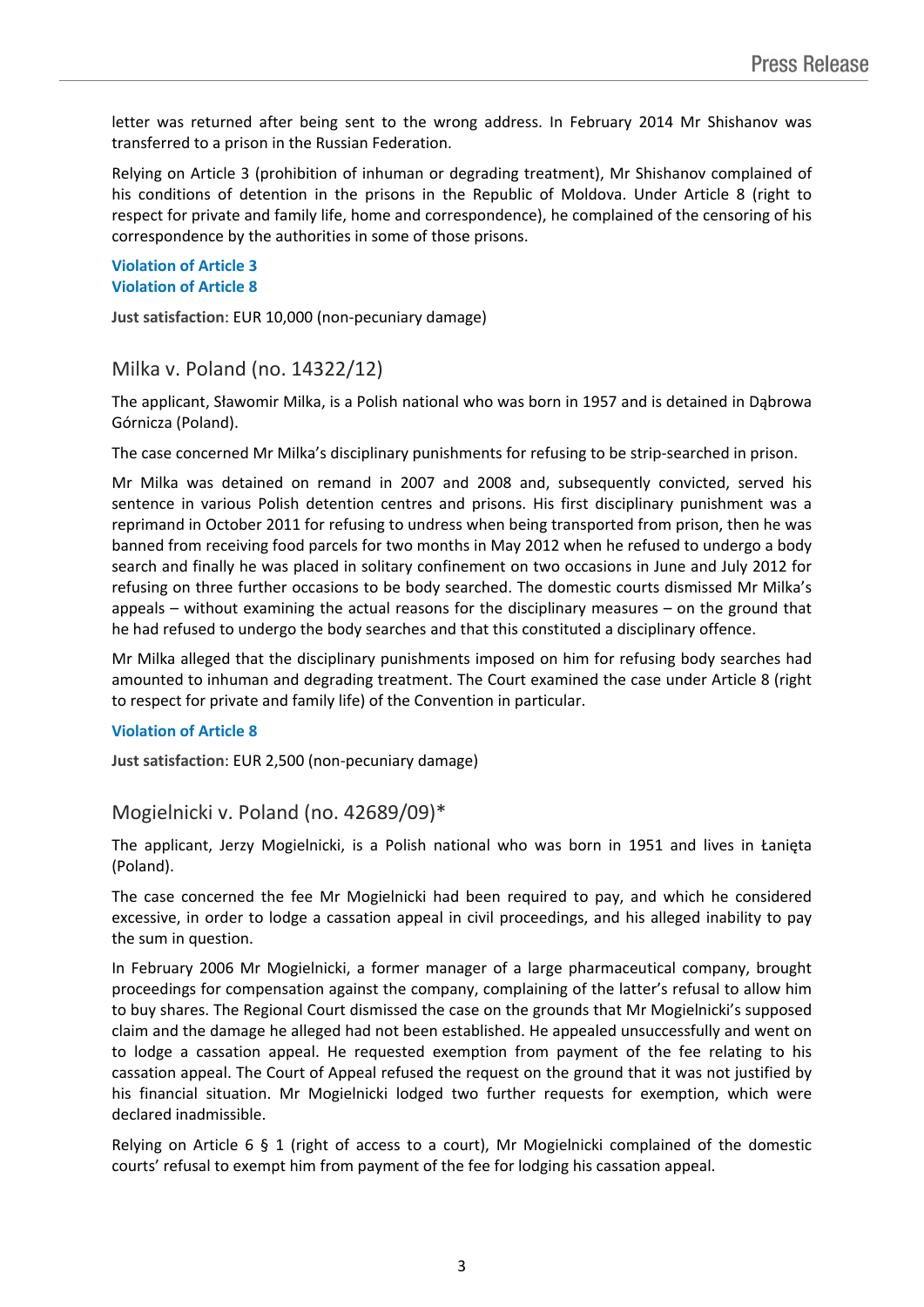#### **Violation of Article 6 § 1**

**Just satisfaction**: EUR 3,300 (non-pecuniary damage)

## Moinescu v. Romania (no. 16903/12)\*

The applicant, Dumitru Moinescu, is a Romanian national who was born in 1952 and lives in Medgidia (Romania).

The case concerned Mr Moinescu's conviction on appeal without witnesses being heard, after he had been acquitted by the lower courts on the basis of the same evidence.

In April 2006 a fight broke out in the small hours of the morning between two groups of people in a nightclub in Medgidia. The nightclub and two vehicles parked nearby were badly damaged.

Mr Moinescu, who was the mayor of Medgidia at the time, went to the nightclub and asked the municipal services to clear the scene and clean up. He then went to the town hall for a meeting with his adviser on the Roma community and the latter's brother, who had been involved in the fight.

Criminal proceedings were commenced against eight individuals and Mr Moinescu was prosecuted for harbouring a criminal, accused of seeking to hamper the investigation into the fight. The Court of First Instance acquitted the applicant after hearing evidence from him and from 21 witnesses. That judgment was upheld following an appeal by the public prosecutor's office.

The public prosecutor's office lodged a further appeal and the Court of Appeal sentenced Mr Moinescu to a suspended term of six months' imprisonment for harbouring criminals. It found that the applicant had lent assistance to persons involved in the fight, interfered in the investigation and sought by his actions to intimidate the judicial authorities with a view to hampering the investigation.

Relying on Article 6 § 1 (right to a fair trial), Mr Moinescu alleged that his right to a fair trial had been breached as he had been convicted by the appellate court without the direct taking of evidence and despite the fact that he had been acquitted at first instance on the basis of the same evidence.

#### **Violation of Article 6 § 1**

**Just satisfaction**: EUR 3,000 (non-pecuniary damage)

### Poede v. Romania (no. 40549/11)\*

The applicant, Puiu Cristinel Poede, is a Romanian national who was born in 1975 and lives in Vaslui (Romania).

The case concerned his allegations of ill-treatment by law-enforcement officers.

Mr Poede was travelling in a car driven by his brother when the vehicle broke down. After parking the car and leaving Mr Poede to watch it, his brother went in search of some tools. Shortly afterwards, two police officers stopped and informed Mr Poede that the car was in a no-parking zone. They asked Mr Poede for his identity card and he explained that he had sent it to the authorities for renewal. The police summoned two gendarmes to the scene and Mr Poede alleges that he was subsequently beaten and kicked at the scene and at the police station where he was taken by the police officers and the gendarmes. Mr Poede was ordered to pay a minor-offence fine for parking in a no-parking zone and refusing to present his identity card. He lodged a complaint against the two gendarmes and one of the police officers for misconduct and applied to join the proceedings as a civil party seeking damages. The public prosecutor's office opened an investigation and heard evidence from Mr Poede and from the police officers and gendarmes who had participated in the arrest. The court discontinued the proceedings, taking the view that the use of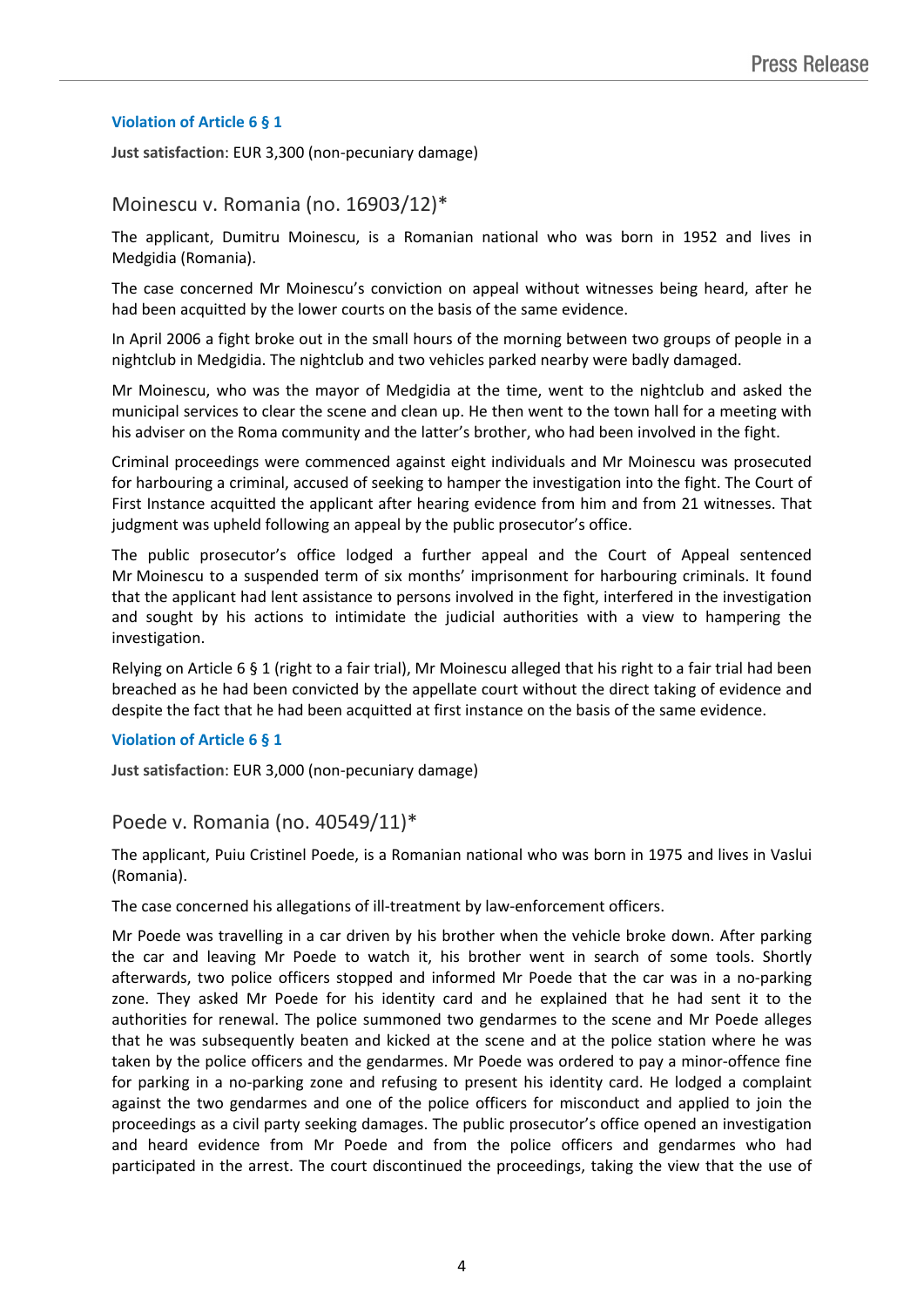force to control Mr Poede, who had started a row, had been permitted by the law and had complied with the statutory conditions. Accordingly, the law-enforcement officers had fulfilled their professional duty.

Mr Poede lodged further criminal complaints against the police officers and gendarmes for abuse of authority and misconduct. The court discontinued the proceedings.

Mr Poede contended that he had been ill-treated by State agents during his arrest on 18 August 2009 and that the authorities had failed to conduct an effective investigation into his allegations. The Court examined the case under Article 3 (prohibition of inhuman or degrading treatment) of the Convention.

**No violation of Article 3** (treatment) **Violation of Article 3** (investigation)

**Just satisfaction**: EUR 7,500 (non-pecuniary damage)

### Javor and Javorová v. Slovakia (no. 42360/10)

The applicants, Jozef Javor (now deceased) and Eva Javorová, husband and wife, are Slovak nationals who were born in 1952 and 1954 respectively. Eva Javorová, who lives in Bratislava, has continued the application both on her own and her deceased husband's behalf.

The case concerned a third-party claim for damages attached to criminal proceedings for fraud.

In October 2002 the applicant couple lodged a criminal complaint against an individual, A., for failing to renovate their flat despite payment of a sum of money. They alleged that this might have amounted to fraud. When questioned by an investigator in December 2002, Ms Javorová stated that she wished to join the proceedings as a civil party claiming damages and, in January 2003**,** a criminal investigation was opened into the suspicion of fraud. The criminal charges against A. brought in November 2004 were quashed by the prosecuting authorities in January 2005 and the proceedings against A., including the applicants' third-party civil claim for damages, were eventually discontinued with final effect in February 2010, as the investigator concluded that there was no criminal case to answer. In the meantime, the applicants had lodged a constitutional complaint challenging the length of proceedings on their third-party claim for damages attached to the criminal proceedings, alleging a violation of the reasonable-time requirement under Article 6 § 1 of the European Convention. This complaint was declared inadmissible in March 2010; the Constitutional Court held that an aggrieved party claiming damages in criminal proceedings only benefited from the right to a hearing within a reasonable time under Article 6 after a charge had been brought against a specific person and, in the present case, the charges against A. had been quashed.

Relying on Article 6 § 1 (right to a fair trial within a reasonable time), the applicants complained about the excessive length – more than seven years at the pre-trial stage of the proceedings without a decision ever having been taken on their claim – of the proceedings on their third-party claim for damages.

#### **Violation of Article 6** (length of proceedings)

**Just satisfaction**: EUR 5,200 (non-pecuniary damage) and EUR 1,000 (costs and expenses)

### Dilipak v. Turkey (no. 29680/05)\*

The applicant, Abdurrahman Dilipak, is a Turkish national who was born in 1949 and lives in Istanbul.

The case concerned the judicial proceedings brought against the author of an article criticising high-ranking members of the military.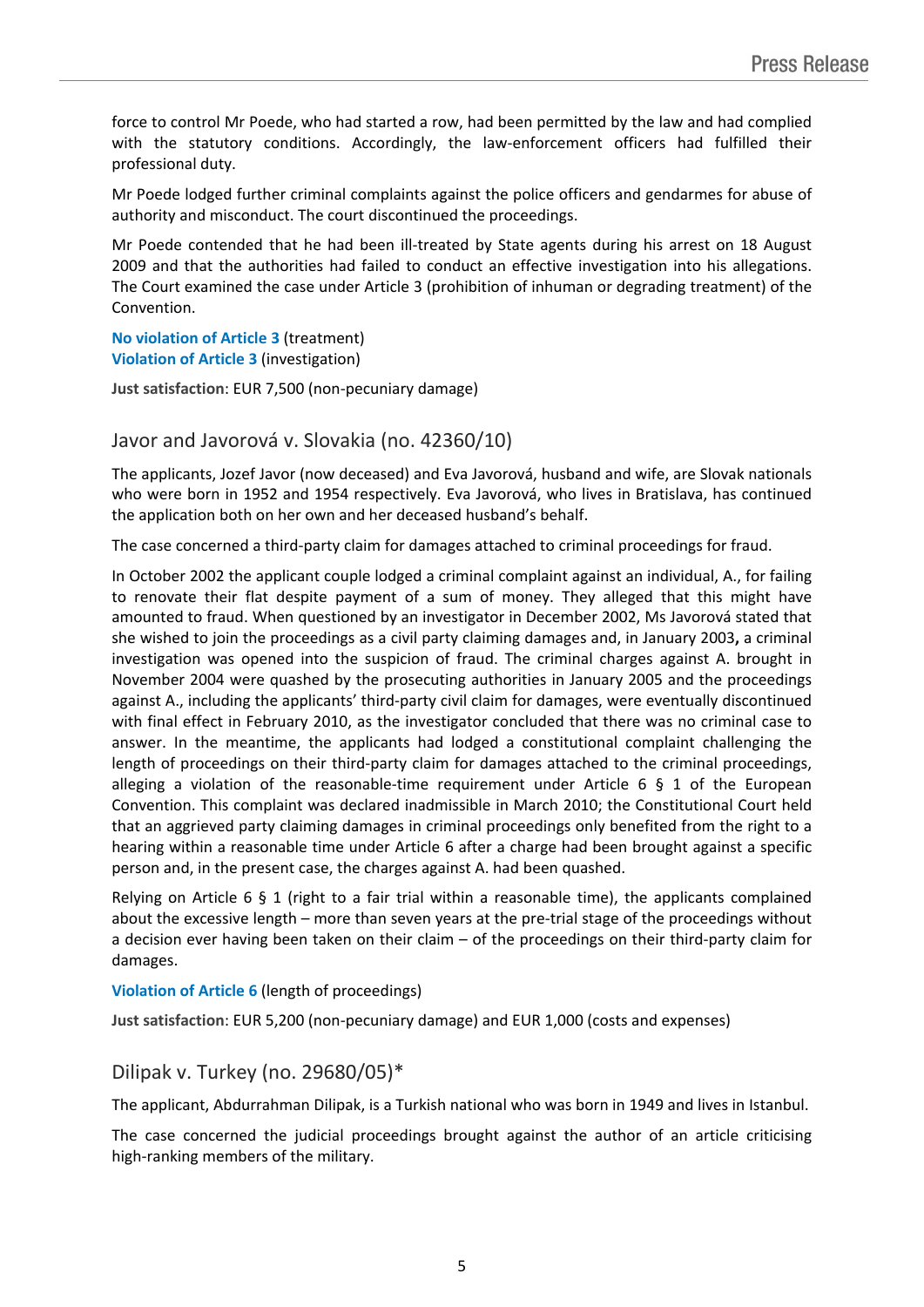Mr Dilipak is a writer and journalist who describes himself as a human rights activist.

In August 2003 he published an article containing criticisms of high-ranking members of the military who were about to retire. The military prosecutor's office sought Mr Dilipak's conviction under the Military Criminal Code. Mr Dilipak raised an objection alleging that the military court lacked jurisdiction to try him as he was a civilian. While the case was pending before the Military Court of Cassation, Law no. 5530 of 29 June 2006 was enacted, amending the Military Criminal Code and doing away with the military courts' jurisdiction to try civilians for offences of the type of which Mr Dilipak was accused. The case was referred to the civilian courts, and in June 2010 a civilian court ruled that the prosecution was time-barred.

Relying in particular on Article 6 § 1 (right to a fair trial within a reasonable time), Mr Dilipak alleged that the length of the proceedings against him had breached the "reasonable time" requirement. Relying notably on Article 10 (freedom of expression), he contended that he had been tried in criminal proceedings for having expressed his opinions.

**Violation of Article 6 § 1** (length of proceedings) **Violation of Article 10**

**Just satisfaction**: The applicant did not submit a claim for just satisfaction within the time allocated.

## Kaytan v. Turkey (no. 27422/05)

The applicant, Hayati Kaytan, is a Turkish national who was born in 1968 and is currently serving a life sentence following his conviction in 2005 for terrorist activities.

The case essentially concerned Mr Kaytan's complaint that his life sentence had no possibility of a review.

Mr Kaytan was arrested in Syria following his indictment for being a member of the PKK (the Workers' Party of Kurdistan), an illegal armed organisation, and handed over to the Turkish authorities in August 2003. He was then interrogated by gendarmes and the prosecuting authorities and admitted to having been a member of the PKK and involved in several armed attacks. He later retracted his statements at trial, alleging that he had been put under psychological pressure during his interrogation. He was ultimately convicted of seeking to destroy the unity of the Turkish State and to remove part of the country from the State's control and sentenced to "aggravated" life imprisonment. His conviction was upheld on appeal in January 2005.

Relying in particular on Article 3 (prohibition of inhuman or degrading treatment), he notably alleged that his sentence of life imprisonment without possibility of review amounted to inhuman punishment.

**Violation of Article 3** – by reason of the lack of possibility of review of the life sentence imposed on the applicant

**Just satisfaction**: The Court held that the finding of a violation constituted in itself sufficient just satisfaction for the non-pecuniary damage sustained by the applicant. It further awarded the applicant EUR 1,000 in respect of costs and expenses.

This press release is a document produced by the Registry. It does not bind the Court. Decisions, judgments and further information about the Court can be found on www.echr.coe.int. To receive the Court's press releases, please subscribe here: [www.echr.coe.int/RSS/en](http://www.echr.coe.int/RSS/en) or follow us on Twitter [@ECHR\\_Press.](https://twitter.com/ECHR_Press)

**Press contacts** [echrpress@echr.coe.int](mailto:Echrpress@echr.coe.int) | tel: +33 3 90 21 42 08